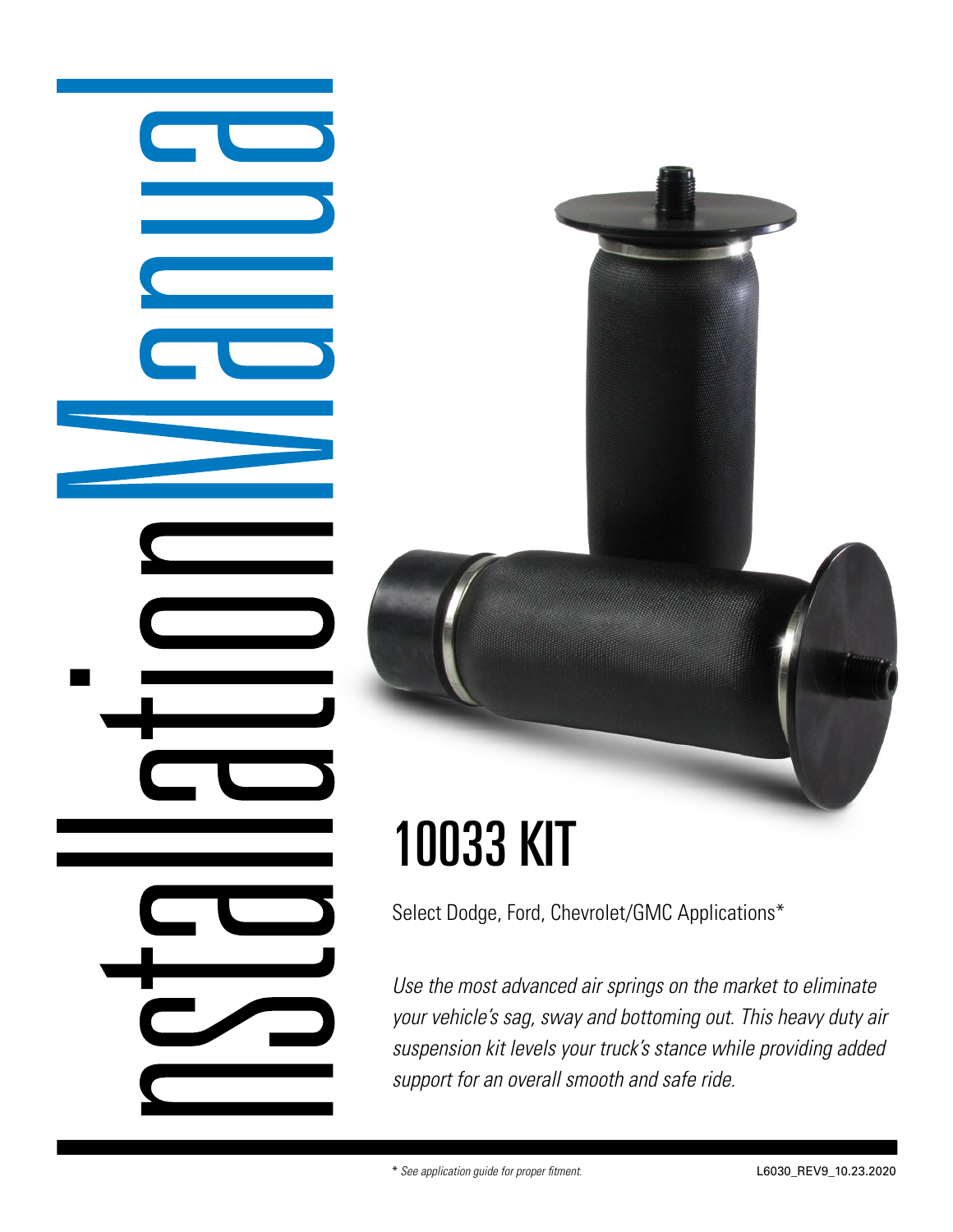

WARNING: This product can expose you to the chemical Hexavalent Chromate, which is known to the State of California to cause cancer and birth defects or other reproductive harm. *For more information go to www.P65Warnings.ca.gov*

# **KIT CONTENTS**



## **10033 APPLICATIONS -**

1969-1993 Dodge D-150, W-100, W-150 2WD/4WD 1974-1993 Dodge Ram Charger 2WD/4WD 1987-2004 Dodge Dakota 4WD 1994-2001 Dodge Ram 1500 2WD/4WD 2000-2001 Dodge Dakota RT 2WD 1966-1996 Ford F-100, F-150 4WD 1968-1996 Ford F-100, F-150 2WD 1980-1996 Ford Bronco 4WD 1983-1990 Ford Bronco II 4WD 1997-2004 Ford F-150 2WD/4WD 1969-1991 GM Jimmy, Blazer 4WD 1973-1991 GM Jimmy, Blazer 2WD 1973-1987 GM K-10, K-1500 4WD 1988-1998 GM C-1500, K-1500 2WD/4WD 1999-2007 GM Sierra, Silverado 1500 2WD/4WD 2001-2005 GM Silverado 1500HD 2WD/4WD 2001-2008 GM Sierra 1500HD 2WD/4WD

### **NOTE -**

**Do not apply air pressure to the air spring until advised to in step 8. Make sure all the items shown in the photo are provided in your kit before starting the installation.**

# **KIT CONTENTS**

A Air Springs (2) HP10001 B Upper Brackets (2) HP0046 C Lower Brackets (2) HP0045 D Leaf Spring Clamps (2) HP0028  $E^{-3}/_8$ " NC x 61/ $_2$ " 'U' bolts (2) HP1018  $F^{-3}/s$ " NC x 1<sup>1</sup>/<sub>2</sub>" bolts (8) C18018 G  $3\frac{1}{2}$ " x 1<sup>1</sup>/<sub>2</sub>" self-tapping bolt (8) HP1078 H Tie Straps (6) C11618  $\mathbb{I}$   $^1\mathstrut /_2$ " Fender Washer (2)  $\hspace{1cm}$  HP1010 J  $3/4$ " x 16 Jam Nut (3) HP1076 K  $\frac{1}{2}$ " - 13 x  $\frac{7}{8}$ "Bolt (2) HP1077  $\mathsf{L}^{-3}/\mathsf{s}$ " Nyloc Nuts (12) and the control of HP1000  $\blacksquare$ M Install Tool New York 1980 HP0048 N 3/<sub>8</sub>" Flat Washer Bracket Spacer (8) HP1135 O  $\frac{1}{4}$ " - 20 x 2" Bolt (2) HP1069 P 3/<sub>8</sub>" Spacer Tube (2) HP1070 Q 1 /4" Flat Washer (6) P02190  R <sup>1</sup>/<sub>4</sub>" Nyloc Nut (2) HP1072 S Air Line/Valve Assembly HP1344 T Air Fitting (2) HP1019

# **REQUIRED TOOLS**

- $\frac{7}{16}$ ",  $\frac{1}{2}$ ,  $\frac{9}{16}$ , 1-1/8 open end or box wrenches
- Adjustable Wrench
- Torque Wrench
- $\cdot$   $\frac{9}{16}$  &  $\frac{1}{2}$  deep well sockets
- Heavy Duty Drill
- $\cdot$   $\frac{3}{8}$  and  $\frac{5}{16}$  drill bits (very sharp)
- Pipe Thread Sealant
- Hose Cutter, Razor Blade or Sharp Knife
- Air Compressor/Compressed Air Source
- Hoist or Floor Jack
- Safety Stands
- Safety Glasses
- Spray Bottle with Dish Soap/Water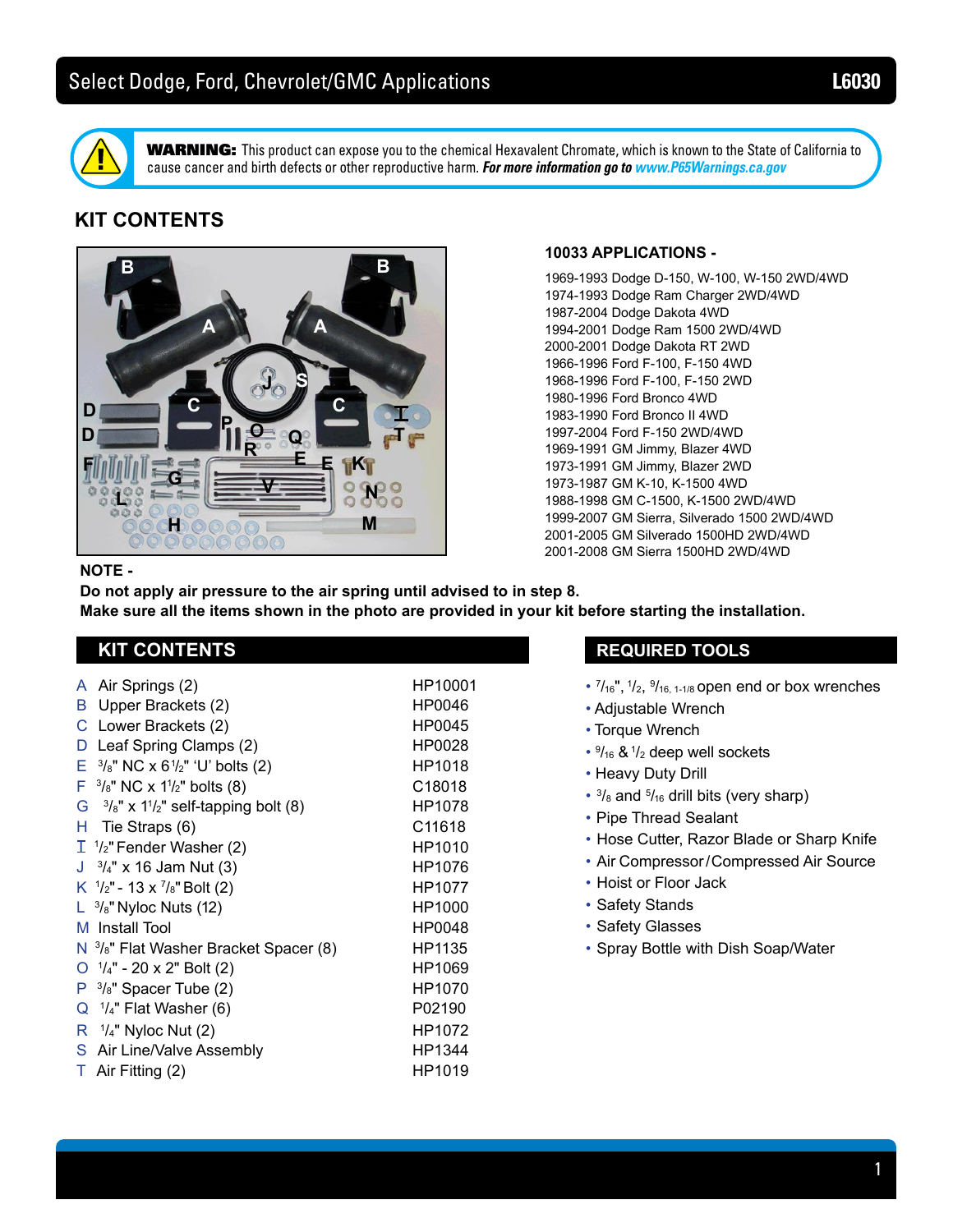Thank you and congratulations on the purchase of an air suspension kit. Please read the entire installation manual prior to starting the installation to ensure you can complete the installation once started.

IMPORTANT: This air suspension kit will not increase the GVWR (Gross Vehicle Weight Rating), as the GVWR is determined by the axle rating. Do not exceed the maximum capacity listed by the vehicle manufacturer.

NOTE: Some vehicles's are equipped with a rear brake proportioning valve, check with the manufacture before installing an air spring kit as it may affect braking performance.

# **BEFORE STARTING:**

- **1** Ensure the application information is correct for the make, model and year of the vehicle you are installing it on.
- **2** Check the vehicle to see if it is equipped with a 5th Wheel Hitch. Some 5th wheel hitches require brackets to be mounted to the frame in the same locations as the air spring brackets (if this is the case, you may need another Air Spring Kit. Please contact 800.663.0096)
- **3** Check the clearance between the outside of the frame and the inside of the tire, a minimum of 6" is required for air spring clearance.
- **4** It is recomended to use a good quality anti-seize on all fasteners, this will reduce the chances of corrosion of the fasteners, and help facilitate removal if required at a later date.



# **VEHICLE PREPARATION**

**1** Remove any unnecessary weight from the vehicle to attain normal ride height. This is important for correct initial air spring set-up and adjustment. Park the vehicle on a level concrete surface.

> Record the vehicle's "normal ride height", this is the distance between the center of the axle and the horizontal wheel well flange. Ensure both sides are the same before raising the vehicle. Raise the rear axle with a floor jack enough to remove both rear wheels and attain a comfortable working height. Place two jack stands under the axle as shown in the photo. Lower the floor jack until the vehicles axle is supported by the jack stands. Ensure the normal ride height measurement recorded earlier is the same before proceeding, adjust if necessary.

### **1994 and newer Dodge 4x4 trucks only.**

 Removal of the rear wheelhouse liner is required to access the frame. Remove the 4 plastic rivets shown in the drawing by pushing the inner pin through from the outside. Then remove the 3 capscrews securing the liner to the box. Rotate the liner to wards the rear of the vehicle to remove. Save the 4 plastic rivets and 3 capscrews from each side for reassembly.



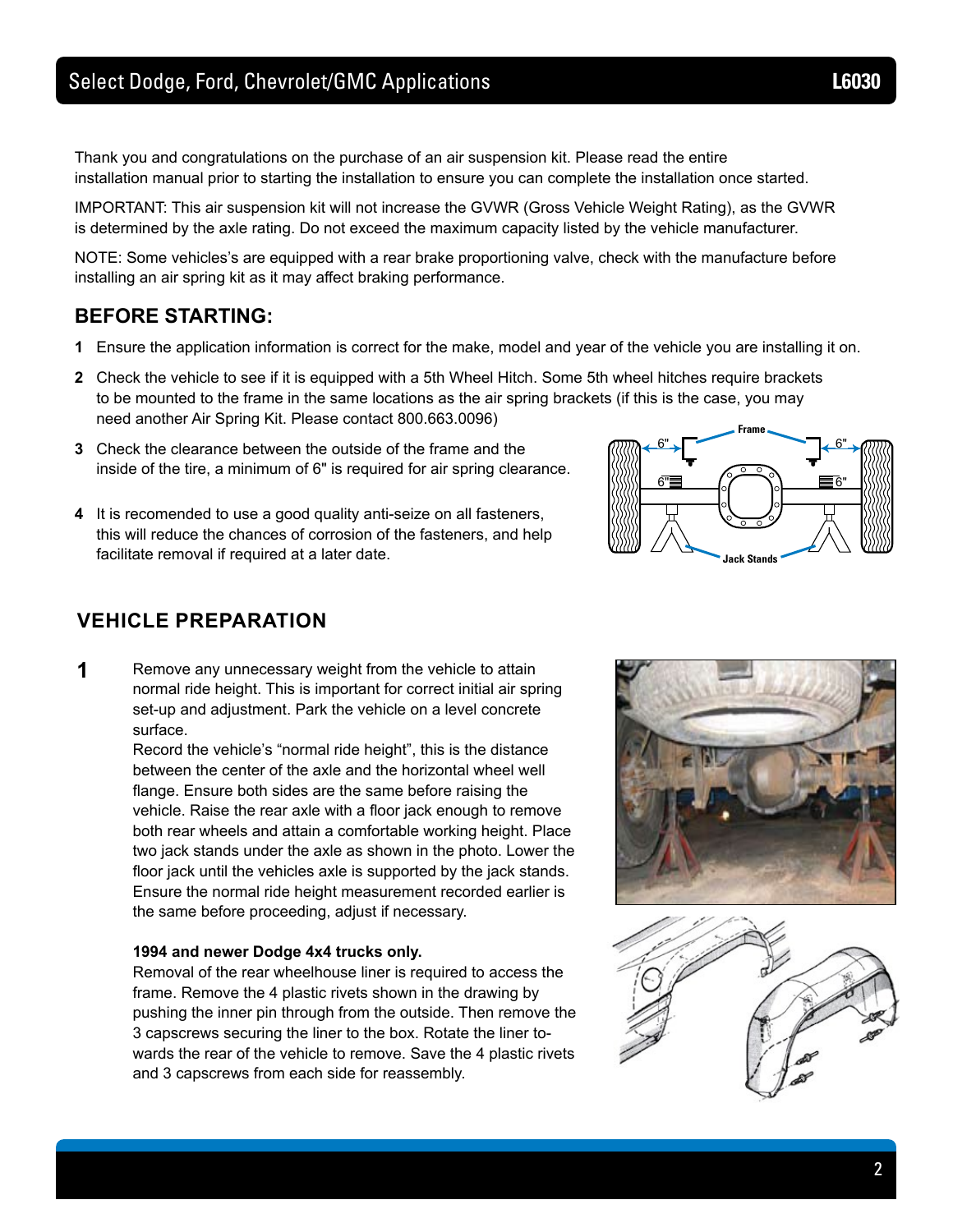# **ASSEMBLY OF THE AIR SPRING BRACKETS USING THE ALIGNMENT TOOL PROVIDED**

**2** The nylon installation tool aligns the upper and lower brackets and sets the correct top bracket height. The threaded section of the installation tool is the range in which the air spring height may be set. It is advisable to set it to the maximum height possible.

> Using the large fender washer and the ½" x 13 bolt provided, attach the installation tool to the lower bracket. Install one of the ¾" x 16 nuts provided on to the installation tool. Place the upper bracket on to the tool and install another  $\frac{3}{4}$ " x 16 nut on top of the upper bracket.

# **CHOOSING THE OPTIMUM MOUNTING LOCATION**

**3** Place this assembly on the leaf spring either in front or behind the axle. On 'C' channel frames, check the inside of both framerails for obstructions like fuel lines, brake lines, wiring harnesses and brackets that will interfere with the upper air spring mounting fasteners. The lower bracket must be positioned with the leg over the axle 'U' bolt or spring retention plate (as shown with arrow in the photo). The springs can be staggered on opposite sides of the axle, if necessary, to attain sufficient room to mount the upper bracket. It is not advisable to drill or screw into the frame rail within ½" of the upper and lower edge of the frame. This dimension may be different for your specific vehicle - consult your vehicle dealer for exact specifications.

**NOTE:** It is permissible that on some vehicles it maybe necessary to mount the upper bracket with the mounting legs towards the topside.



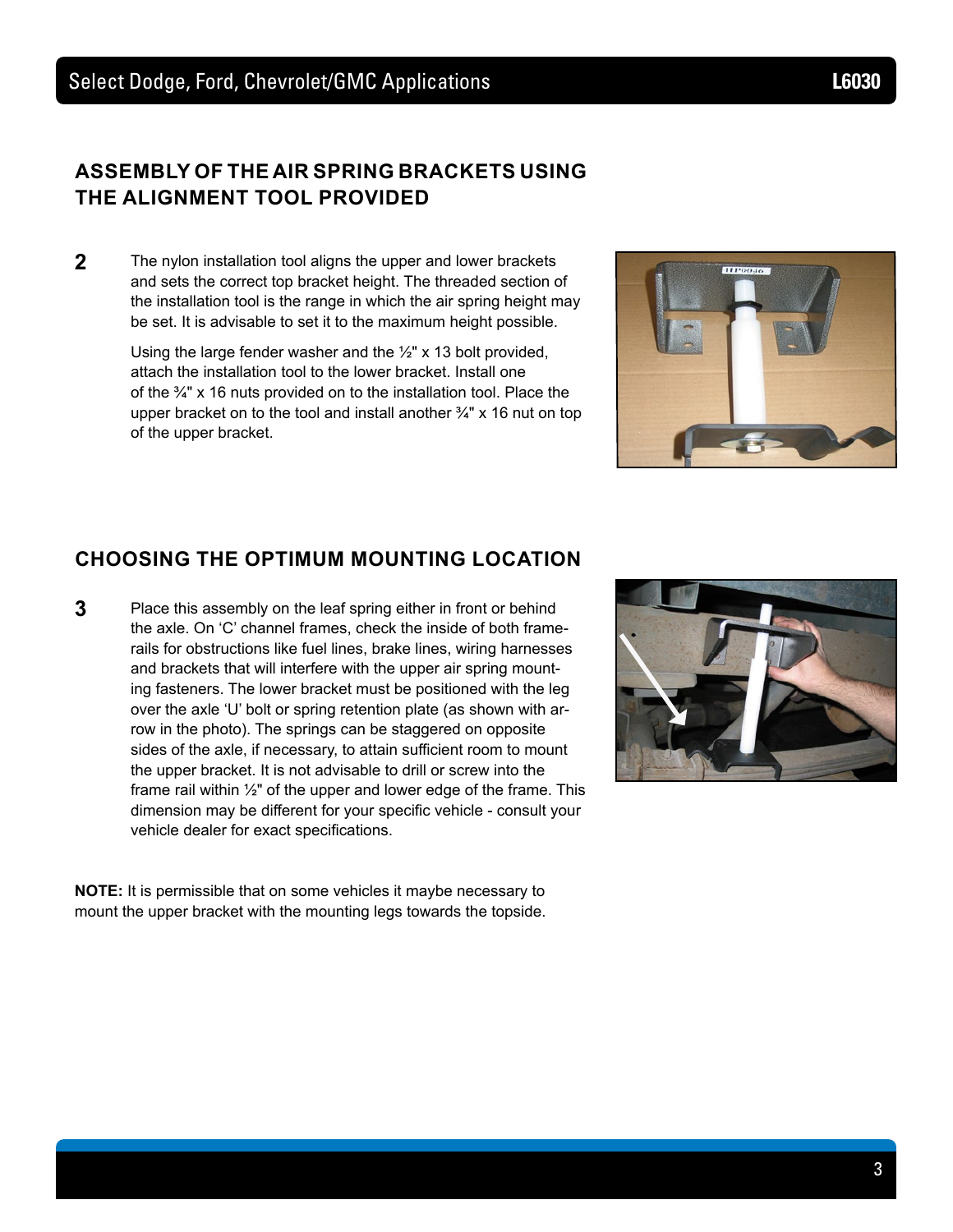- **4** Gently tighten the lower bracket bolt to the installation tool while still allowing it to move in the slot of the lower bracket for final adjustments. Using the two nuts on the threaded portion of the installation tool, adjust the upper bracket as high as possible while maintaining the mounting bolt holes as close to the center of the frame rail as possible. Make sure you have a minimum of  $1\frac{1}{2}$ " clearance above the top of the upper bracket for the airline fitting. Check for sufficient clearance around the air spring to vehicle components. This includes emergency brake cables, jounce bumpers, shocks and all attaching brackets. Please note the air spring will expand to 5⅛" diameter when fully inflated. It is imperative that no vehicle components come in contact with the air spring at any time. Failures as a result of this will not be covered under warranty.
- **5** Using the slot in the lower bracket, slide the installation tool and upper bracket against the frame. Once the proper adjustment of the upper bracket is achieved, mark all 4 holes of the upper bracket to the frame. Remove the lower bracket, installation tool and upper bracket as an assembly from the vehicle. Mount the assembly onto the other side of the vehicle and mark the mounting holes. Make note of the position on the frame face, of the hole locations from side to side.

A vehicle that has one side sagging will have the mounting holes marked further up on the frame rail. Vehicles with this issue should have it corrected before drilling the mounting holes.

# **6 READ NOTES BELOW BEFORE DRILLING THE FRAME**

**NOTE:** Vehicles with a boxed frame will use the self tapping capscrews supplied, drill the hole to 5 /16" to facilitate installation of the self tapping capscrews. Vehicles with 'C' channel frames, use a ⅜" drill bit to drill frame holes and install with supplied bolts, flat washers and nyloc nuts.

**NOTE:** For vehicles with 'C' channel frames, if any mounting hole is directly above a welded seam then you must use a self tapping capscrew in this location.

**NOTE:** Some vehicles will require temporarily relocating wiring harnesses, fuel lines and brake lines when drilling holes in the frame.

**Repeat steps 3 through 6 on the other side of the vehicle**







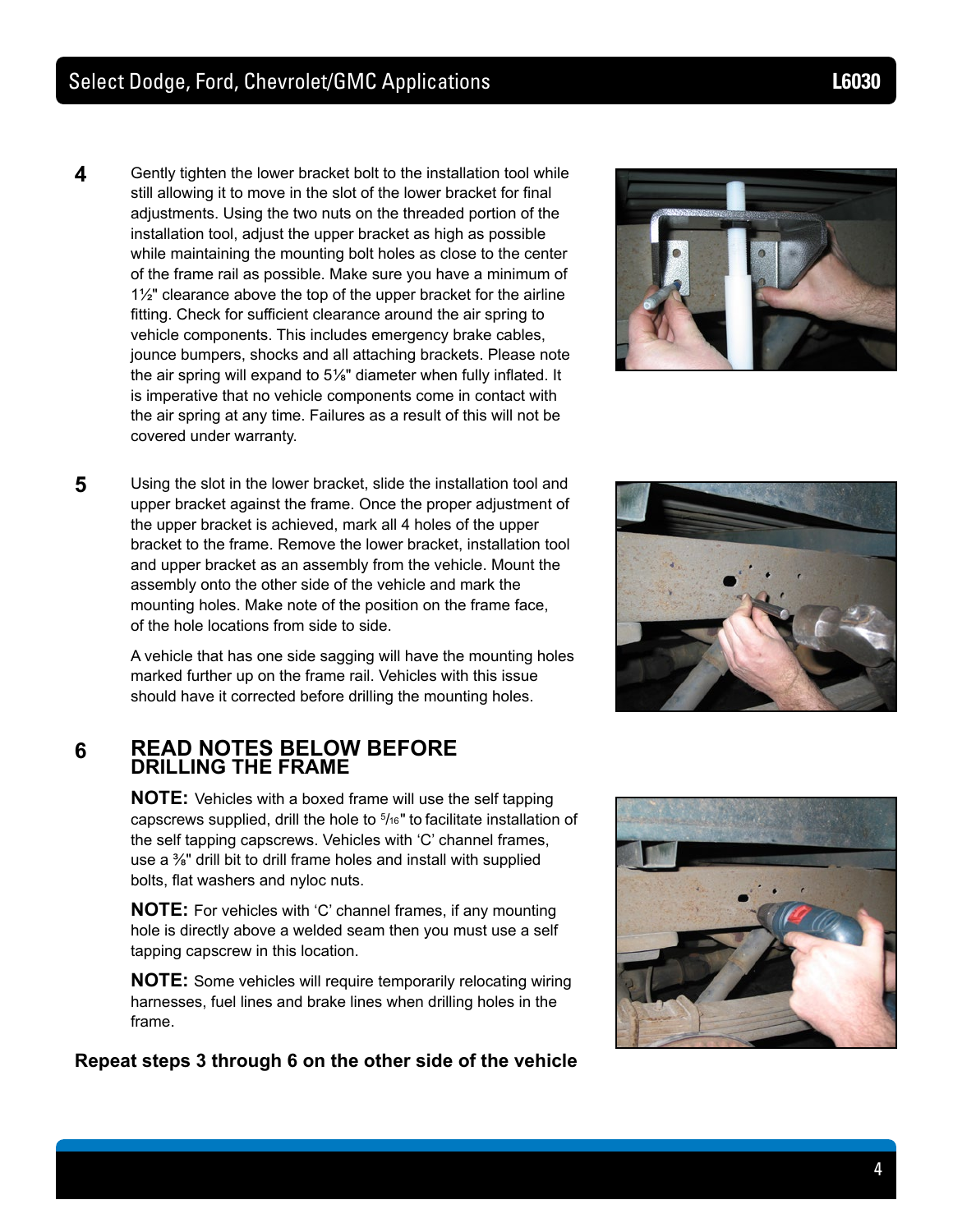7 Remove the installation tool from the upper and lower brackets.

Mount the upper bracket onto the frame using the hardware provided. Torque fasteners to 30 ft-lbs, 47 N•m. Loosely attach the lower bracket to the air spring using the  $\frac{1}{2}$ " x  $\frac{7}{8}$ " bolt and large flat washer provided. Insert the air spring and lower bracket assembly up into the hole in the upper bracket, loosely attach with one ¾" jam nut.

NOTE: For vehicles with 'C' channel frames, if any mounting hole is directly above a welded seam then you MUST use the self tapping bolt in this location. Many Dodge, Ford and GM pickup chassis have an indent in the frame rail. Use the spacers provided between the frame the upper bracket that fall into this indented area to ensure the upper bracket parallel to the out side of the frame rail. Ensure the lower bracket is positioned with the leg over the axle 'U' bolt or spring retention plate. Install the 'U' bolt provided around the leafsprings. Install the spacer with the legs facing the leaf springs and secure with the flat washers and nyloc nuts provided. Torque to 16 ft-lbs, 27 N•m.

8 Prepare the air spring by ensuring that it is collapsed with the rubber part of the bag folded over the bottom end cap.

> Align the lower end of the air spring to the lower bracket. The lower bracket is slotted to allow inboard and outboard adjustment of the air spring. The lower end of the air spring must be positioned directly below the upper end of the air spring to ensure equal contact on the lower bracket. Apply 5 PSI to the air springs, adjust the lower end of the air spring INWARD or OUTWARD on the lower bracket to attain even contact of the rolled portion of the air spring on the top plate of the lower bracket. Once adjustment is complete, torque the lower capscrew to 20 ft-lbs, 27 N•m.

Cut off the threaded portion of the 'U' bolts below the nyloc nuts.

9 Install the 90° air line fitting provided into the top of the air springs. Use thread sealant or tape.

Repeat steps 7 through 9 on the other side of the vehicle









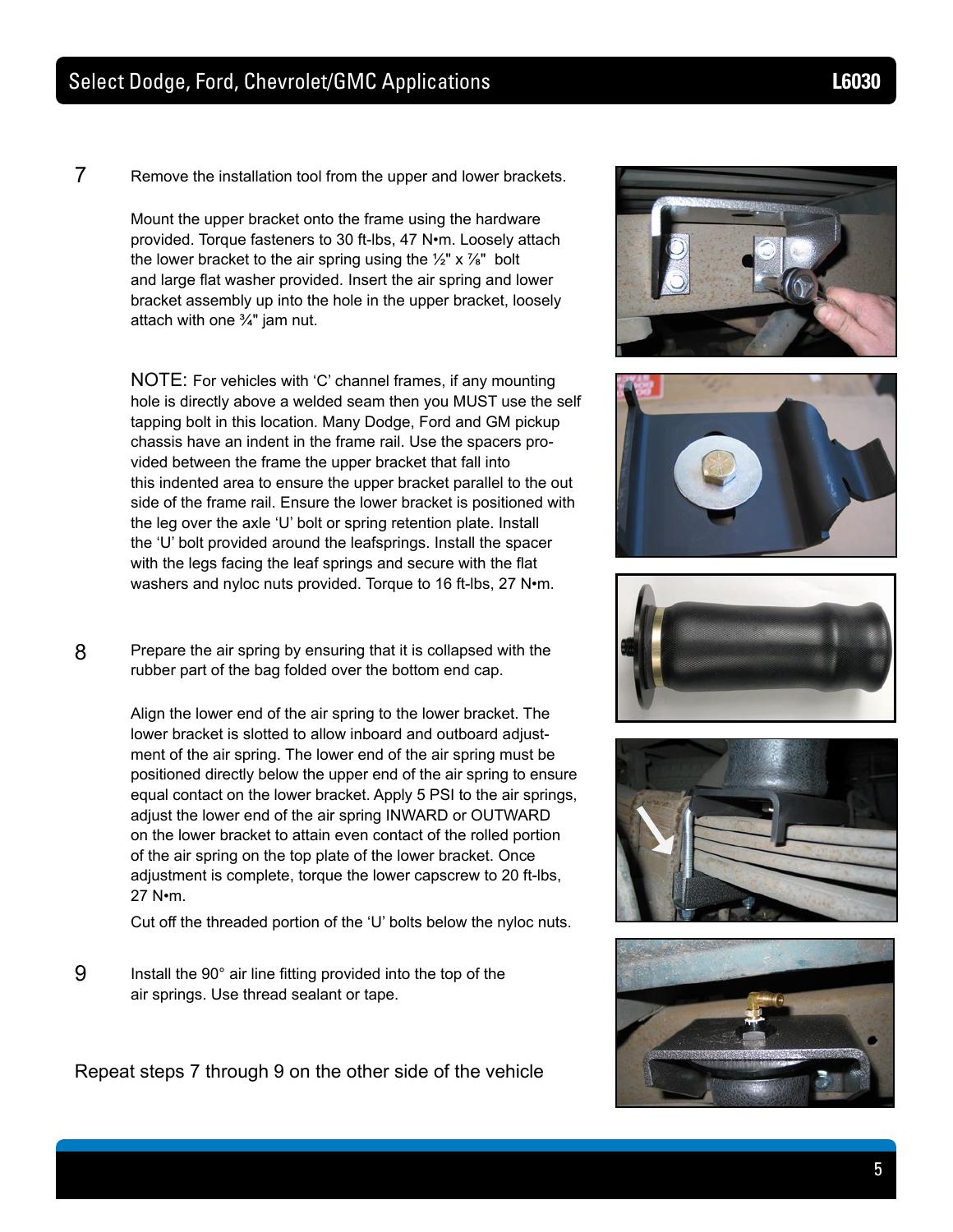# **10 AIRLINE INSTALLATION**

 Provided in the basic air spring kit are two fill valves, the most common place to install them is to replace the license plate fasteners with the fill valves. Alternatively, two holes can be drilled in a convenient location. Install one airline provided, route the nylon hose to an air spring fitting, cut the hose and connect to the air spring fitting. Repeat with the other fill valve. Secure airlines with the tie-straps provided away from moving items and heat sources.

 If an in cab inflation kit is being installed, follow the instructions provided with it.

 NOTE: This kit contains push to connect fittings, using scissors or wire cutters to cut the nylon airline will distort the line and cause the connection to leak. THE AIRLINE MUST BE CUT OFF SQUARELY WITH A SHARP RAZOR KNIFE. Moisten the end of the airline prior to inserting it into the fitting and push it in until it stops.

### **IMPORTANT!**

 Double check all the fasteners are torques to specification

# **11 LEAK CHECK**

 Inflate both the air springs to 90 PSI, use a dish soap and water mixture on all airline connections to detect air leaks. Repair as necessary and retest. Inflate your air springs to a predetermined value, then the following day recheck the pressure, if one or both the air springs have lost pressure a leak is present, the leak must be repaired, then retest until no leaks exist.



**12** Reinstall the inner wheel well liner if removed. Install the wheels torquing the fasteners to the manufactures specifications

 Re torque all the fasteners after the first 500 miles of driving.